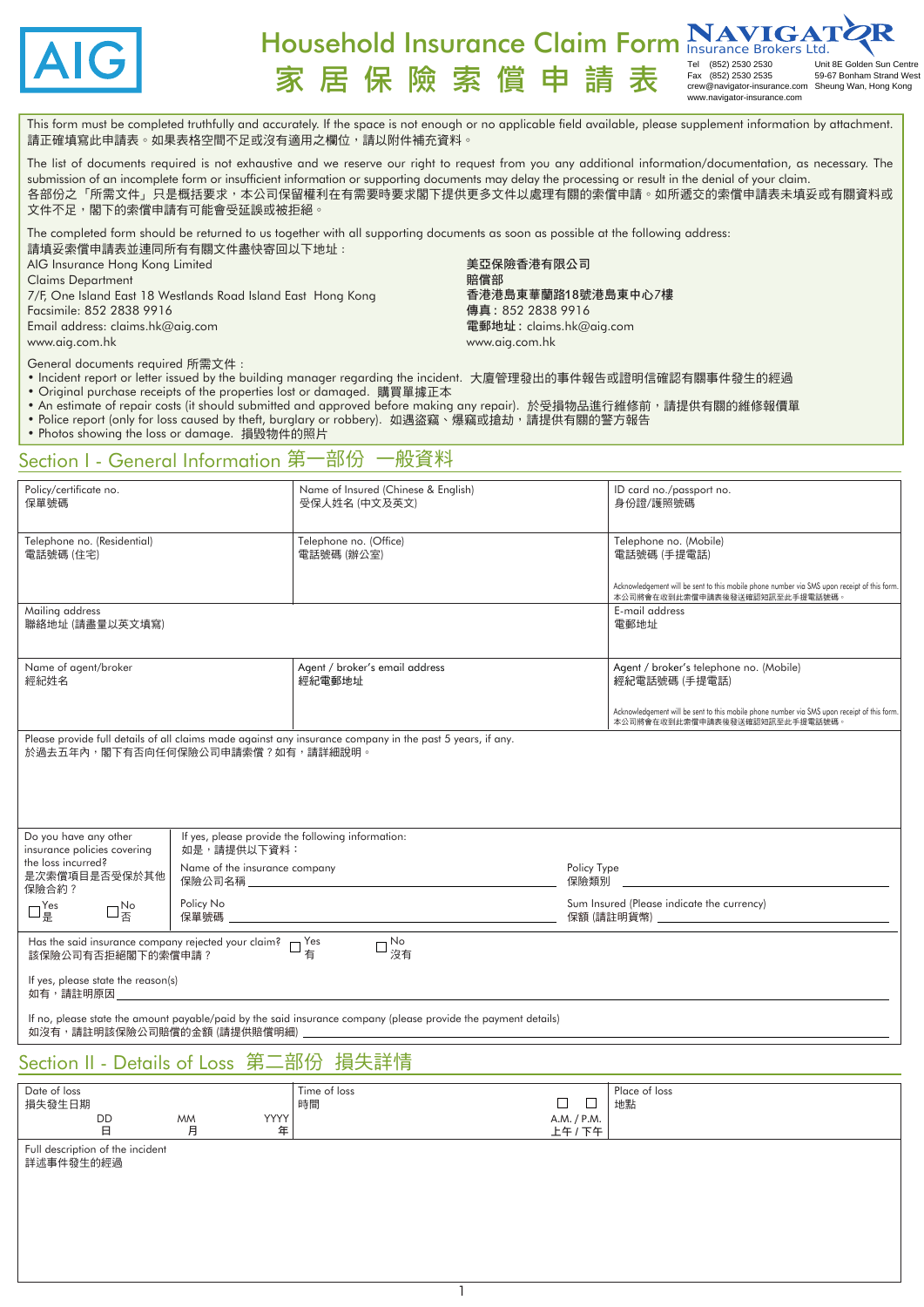| Contact details (including name, address & telephone no.) of witness(es) or person(s) who discovered the loss<br>發現此事者或證人的聯絡資料 (包括名稱、聯絡地址及電話號碼) |                                                        |                |                  |                        |                        |                    |
|-------------------------------------------------------------------------------------------------------------------------------------------------|--------------------------------------------------------|----------------|------------------|------------------------|------------------------|--------------------|
| Name & address of the police / fire station where the loss was reported to, if applicable<br>報案警署/消防局名稱及地址 (如適用)                                |                                                        |                |                  |                        |                        |                    |
| Date of report<br>報案日期                                                                                                                          | <b>DD</b><br>日                                         | <b>MM</b><br>月 | <b>YYYY</b><br>年 | Time of report<br>報案時間 | A.M. / P.M.<br>上午 / 下午 | Report no.<br>案件編號 |
|                                                                                                                                                 | Section III - For Theft / Burglary Loss 第三部份 關於盜竊/爆竊事件 |                |                  |                        |                        |                    |

How was the premises entered and exited? Is there any visible mark of forcible entry to the premises? Please give complete details and photos. 此樓宇/單位是如何被進入及離開?有否可見的強行進入痕跡?請詳細說明及提供相片。

# **Section IV - Schedule of Loss 第四部份 損失清單**

| Description of article<br>受損財物詳細資料 | The owner's name and address<br>物主姓名及地址 | Date, vendor and address of purchase<br>購買日期、商號及地址 | Purchase price | Claim amount<br>(Please indicate the currency)<br>索償金額<br>(請註明貨幣) |
|------------------------------------|-----------------------------------------|----------------------------------------------------|----------------|-------------------------------------------------------------------|
|                                    |                                         |                                                    |                |                                                                   |
|                                    |                                         |                                                    |                |                                                                   |
|                                    |                                         |                                                    |                |                                                                   |
|                                    |                                         |                                                    |                |                                                                   |
|                                    |                                         |                                                    |                |                                                                   |
|                                    |                                         |                                                    |                |                                                                   |
|                                    |                                         |                                                    |                |                                                                   |
|                                    |                                         |                                                    |                |                                                                   |
|                                    |                                         |                                                    |                |                                                                   |
|                                    |                                         |                                                    |                |                                                                   |
|                                    |                                         |                                                    |                |                                                                   |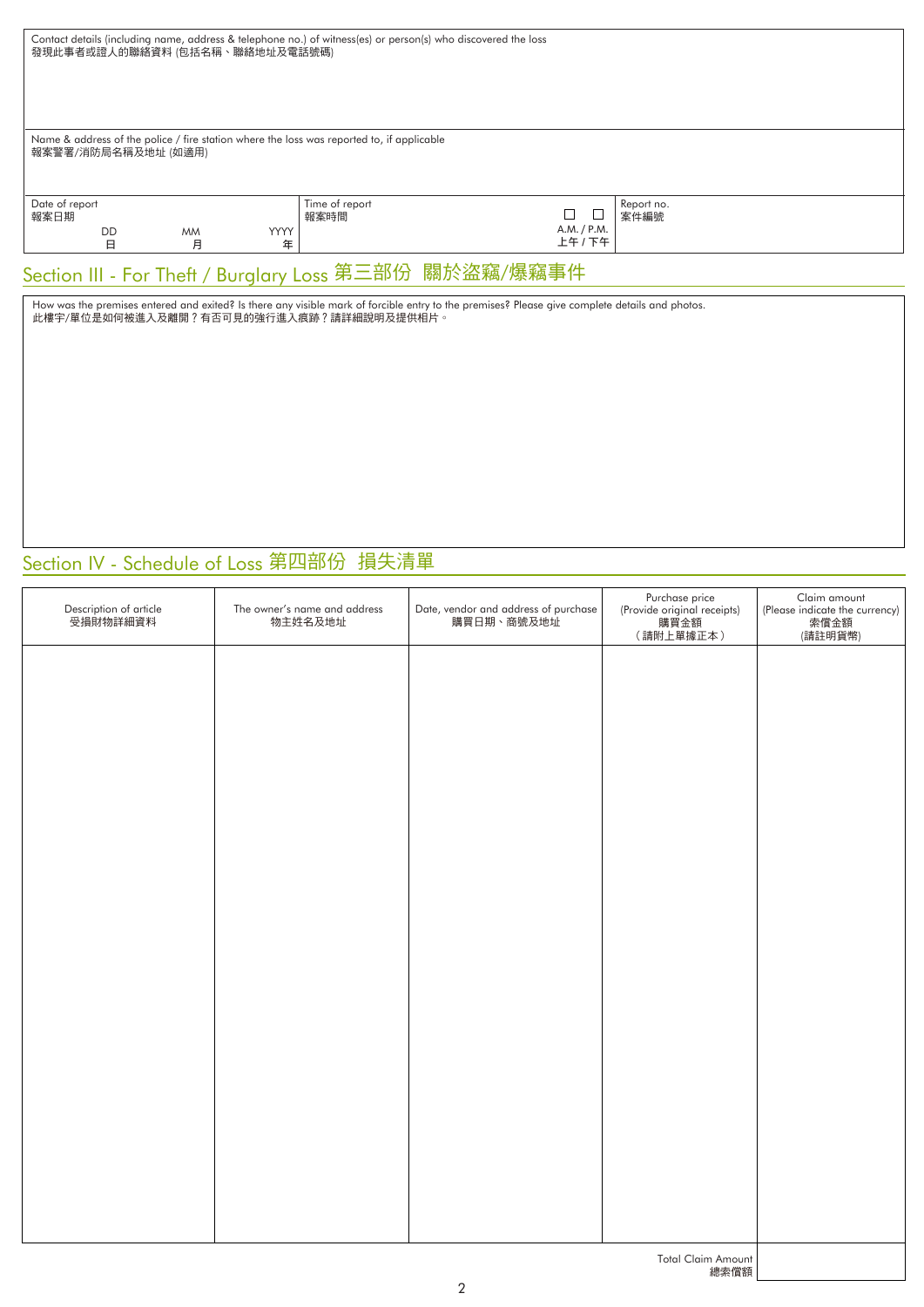# Section V - Third Party Liability 第五部份 第三者責任

| Description of incident 事件發生詳情                                                                                                                                                               |                                         |                                                            |  |  |  |
|----------------------------------------------------------------------------------------------------------------------------------------------------------------------------------------------|-----------------------------------------|------------------------------------------------------------|--|--|--|
| Date of incident<br>事件發生日期                                                                                                                                                                   | Time of loss<br>時間                      | 地點<br>Place of loss                                        |  |  |  |
|                                                                                                                                                                                              | $\Box$<br>$\mathbf{1}$                  |                                                            |  |  |  |
| DD<br>YYYY<br><b>MM</b><br>日<br>月<br>年                                                                                                                                                       | A.M. / P.M.<br>上午 / 下午                  |                                                            |  |  |  |
| Full description of the incident<br>詳述事件發生的經過                                                                                                                                                |                                         |                                                            |  |  |  |
|                                                                                                                                                                                              |                                         |                                                            |  |  |  |
|                                                                                                                                                                                              |                                         |                                                            |  |  |  |
|                                                                                                                                                                                              |                                         |                                                            |  |  |  |
|                                                                                                                                                                                              |                                         |                                                            |  |  |  |
|                                                                                                                                                                                              |                                         |                                                            |  |  |  |
| When, and by whom was the incident reported to you?                                                                                                                                          |                                         |                                                            |  |  |  |
| 此事由誰人及何時通知閣下?                                                                                                                                                                                |                                         |                                                            |  |  |  |
|                                                                                                                                                                                              |                                         |                                                            |  |  |  |
| Name & address of the police station where the loss was reported to, if applicable                                                                                                           |                                         |                                                            |  |  |  |
| 報案警署名稱及地址(如適用)                                                                                                                                                                               |                                         |                                                            |  |  |  |
|                                                                                                                                                                                              |                                         |                                                            |  |  |  |
|                                                                                                                                                                                              |                                         |                                                            |  |  |  |
|                                                                                                                                                                                              |                                         |                                                            |  |  |  |
|                                                                                                                                                                                              |                                         |                                                            |  |  |  |
| Date of report                                                                                                                                                                               | Time of report                          | Report no.                                                 |  |  |  |
| 報案日期<br>DD<br>YYYY<br><b>MM</b>                                                                                                                                                              | 報案時間<br>$\Box$<br>$\Box$<br>A.M. / P.M. | 案件編號                                                       |  |  |  |
| 日<br>月<br>年                                                                                                                                                                                  | 上午 / 下午                                 |                                                            |  |  |  |
| Witness 證人                                                                                                                                                                                   |                                         |                                                            |  |  |  |
| Name of witness<br>證人姓名                                                                                                                                                                      |                                         | Telephone no.<br>電話號碼                                      |  |  |  |
| Address                                                                                                                                                                                      |                                         |                                                            |  |  |  |
| 聯絡地址                                                                                                                                                                                         |                                         |                                                            |  |  |  |
|                                                                                                                                                                                              |                                         |                                                            |  |  |  |
| Third party 第三者                                                                                                                                                                              |                                         |                                                            |  |  |  |
| Name of the person injured, or the owner of the damaged property<br>傷者或受損財物物主姓名                                                                                                              |                                         | Telephone no.<br>電話號碼                                      |  |  |  |
|                                                                                                                                                                                              |                                         |                                                            |  |  |  |
| Mailing address                                                                                                                                                                              |                                         |                                                            |  |  |  |
| 聯絡地址                                                                                                                                                                                         |                                         |                                                            |  |  |  |
|                                                                                                                                                                                              |                                         |                                                            |  |  |  |
| Nature and extent of injury, damage or loss<br>受傷/損毀/損失的性質及程度                                                                                                                                |                                         |                                                            |  |  |  |
|                                                                                                                                                                                              |                                         |                                                            |  |  |  |
|                                                                                                                                                                                              |                                         |                                                            |  |  |  |
|                                                                                                                                                                                              |                                         |                                                            |  |  |  |
|                                                                                                                                                                                              |                                         |                                                            |  |  |  |
|                                                                                                                                                                                              |                                         |                                                            |  |  |  |
|                                                                                                                                                                                              |                                         |                                                            |  |  |  |
|                                                                                                                                                                                              |                                         |                                                            |  |  |  |
| Has any claim been made against you?<br>閣下有否收到索償?                                                                                                                                            |                                         | Claim amount (Please indicate the currency)<br>索償金額(請註明貨幣) |  |  |  |
|                                                                                                                                                                                              |                                         |                                                            |  |  |  |
| Remarks: Any lawsuit, demand, claim or proceeding of any types relating to the incident of which becomes aware of, and received from the third party claimant, should be immediately         |                                         |                                                            |  |  |  |
| forwarded to us without acknowledgement.<br>No liability should be admitted and no settlement or promise of payment should be reached or made to the third party without our prior approval. |                                         |                                                            |  |  |  |
| : 如收到任何第三者對有關事件的索償要求、法庭傳票、通告及書面命令,或涉及任何法律訴訟,切勿自行處理,應立即通知及提交本公司處理<br>備註<br>未得本公司事先同意前,不要向第三者承認任何責任或達成和解或付款承諾                                                                                  |                                         |                                                            |  |  |  |